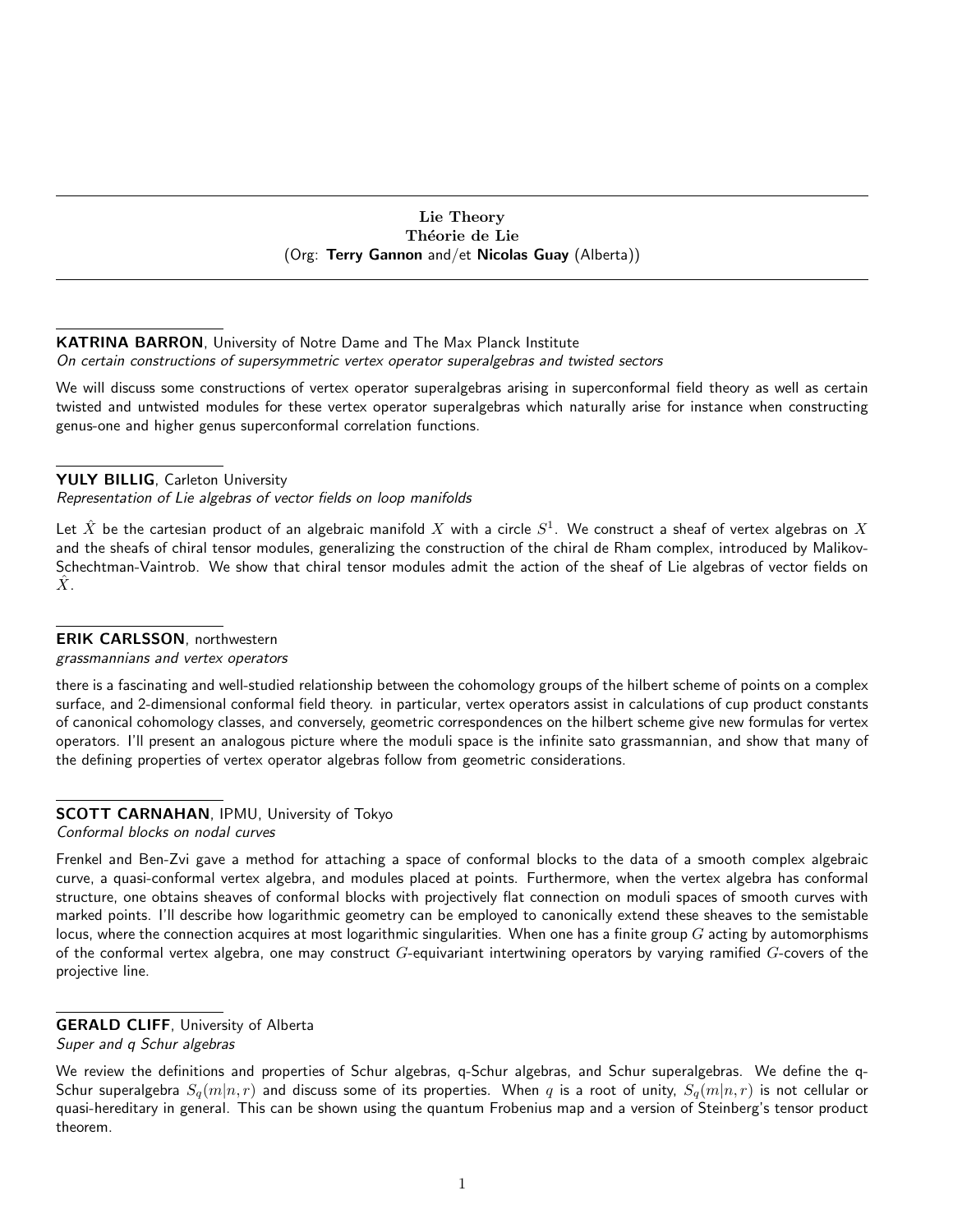#### CLIFTON CUNNINGHAM, University of Calgary

Geometrization of two stably-conjugate, self-dual distributions on  $p$ -adic  $sl(2)$ 

Admissible distributions which are eigenfunctions of the Fourier transform on  $p$ -adic Lie algebras play an important role in representation theory. This talk concerns two such distributions on  $p$ -adic  $sl(2)$ , related by stable conjugacy and tied to the Lusztig function for  $sl(2)$ . I will exhibit two very special, non-isomorphic Galois perverse sheaves on  $sl(2)$  and show how they determine these two stably-conjugate, self-dual distributions.

#### IVAN DIMITROV, Queen's University

Lagrangian subalgebras of basic classical Lie superalgebras

Lagrangian subalgebras of semisimple Lie algebras have been studied extensively in connection with different problems arising in Physics and Geometry. These subalgebras play a central role in the celebrated classification by Belavin and Drinfeld of quasitriangular Lie bialgebra structures on simple Lie algebras. More recently Evans and Lu showed that the variety of Lagrangian subalgebras is closely related to the wonderful compactification. It is a natural problem to extend the above results to simple Lie superalgebras. In this talk I will present the classification of Lagrangian subalgebras of basic classical Lie superalgebras, paying special attention to the new phenomena that arise in the superalgebra case compared to the classical one.

This is joint work with Milen Yakimov from LSU.

#### ALEX FEINGOLD, State University of New York at Binghamton

Decomposition of level-1 representations of  $D_4^{(1)}$  with respect to its subalgebra  $G_2^{(1)}$  in the spinor construction

In Contemp Math, Vol. 121, Feingold, Frenkel and Ries gave a spinor construction of the vertex operator para-algebra  $V=V^0\oplus V^1\oplus V^2\oplus V^3$ , whose summands are 4 level-1 irreps of the affine Kac-Moody algebra  $D_4^{(1)}$ . The triality group  $S_3=\langle \sigma,\tau\mid \sigma^3=1=\tau^2,\tau\sigma\tau=\sigma^{-1}\rangle$  in  $Aut(V)$  was constructed, preserving  $V^0$  and permuting  $V^i,\,i=1,2,3.\ \ V$  is  $\frac{1}{2}\mathbb{Z}$ graded and  $V_n^i$  denotes the  $n$ -graded subspace of  $V^i$ . Vertex operators  $Y(v,z)$  for  $v\in V_1^0$  represent  $D_4^{(1)}$  on  $V$ , while those for which  $\sigma(v)=v$  represent  $G_2^{(1)}$ .  $V$  decomposes into the direct sum of  $G_2^{(1)}$  irreps by a two-step process, first decomposing with respect to the intermediate algebra  $B_3^{(1)}$  represented by  $Y(v,z)$  for  $\tau(v)=v.$  There are three vertex operators,  $Y(\omega_{D_4},z)$ ,  $Y(\omega_{B_3},z)$ ,  $Y(\omega_{G_2},z)$ , each representing the Virasoro algebra given by the Sugawara constructions from the three algebras. These give two coset Virasoro constructions,  $Y(\omega_{D_4}-\omega_{B_3},z)$  and  $Y(\omega_{B_3}-\omega_{G_2},z)$ , with central charges  $1/2$  and  $7/10$ , respectively, the first commuting with  $B_3^{(1)}$ , the second commuting with  $G_2^{(1)}$ , and each commuting with the other. This gives the space of highest weight vectors for  $G_2^{(1)}$  in  $V$  as tensor products of irreducible Virasoro modules  $L(1/2,h_1)\otimes L(7/10,h_2).$ This dissertation research of my student, Quincy Loney, explicitly constructs these coset Virasoro operators, and uses them to study the decomposition of  $V$  with respect to  $G_2^{(1)}$ . This work provides a spinor construction of the  $c=7/10$  Virasoro modules inside  $V$ , and provides a vertex operator algebra naturally associated with the basic module for  $G_2^{(1)}.$ 

#### JACOB GREENSTEIN, University of California Riverside

#### Quantum folding

A classical result in Lie theory stipulates that a simple finite dimensional Lie algebra of type BCFG can be constructed as the subalgebra of a Lie algebra of type ADE fixed by an admissible diagram automorphism of the latter. This construction is called folding and extends to Kac-Moody Lie algebras. Although foldings do not admit direct quantum analogues, it can be shown that there exists an embedding of crystals for the corresponding Langlands dual Lie algebras. The aim of this talk is to introduce algebraic analogues and generalizations of foldings in the quantum setting which yield new flat families of deformations of universal enveloping algebras of non-semisimple Lie algebras and of Poisson algebras. The most spectacular example is a new "quantum matrices" algebra (joint work with A. Berenstein)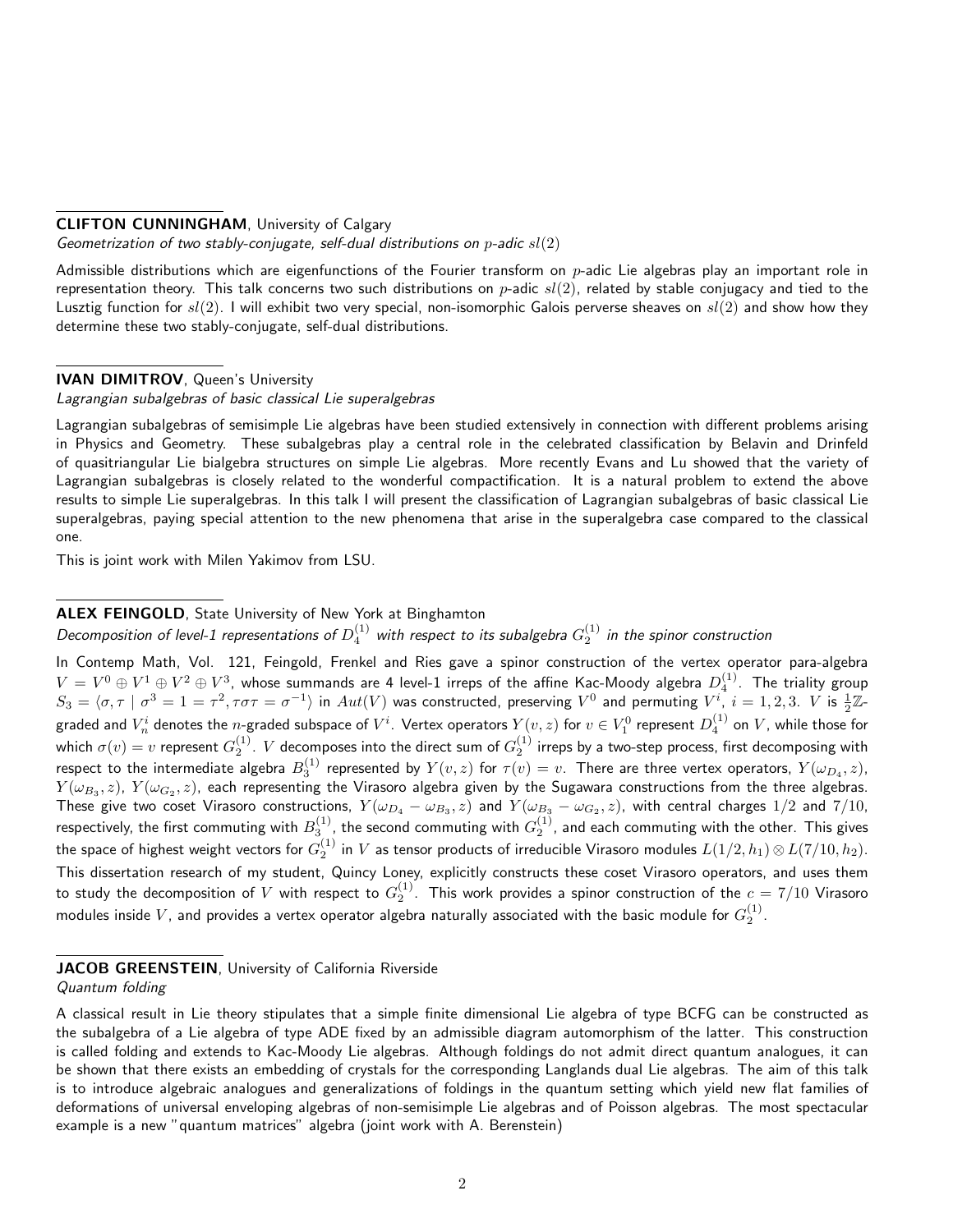MICHAEL LAU, Université Laval Gelfand-Zetlin system for  $GL(\infty)$ 

In the 1980s, Guillemin and Sternberg constructed an integrable system on the coadjoint orbits of  $U(n)$ . This is a geometric analogue of the classical Gelfand-Zetlin bases for irreducible representations. A complexified version was later discovered by Kostant and Wallach on the Poisson manifold  $\mathfrak{gl}(n)^*$  in 2006. I will describe an infinite-dimensional analogue of this system on coadjoint orbits of  $GL(\infty)$  and discuss some of the associated (infinite) Poisson geometry. This talk is based on joint work with Mark Colarusso.

FRANTISEK MARKO, The Pennsylvania State University, Hazleton, USA Bideterminants for Schur Superalgebras

We will review classical results regarding bideterminants for Schur algebras, the structure of their simple modules and the process of modular reduction. Afterwards, we will define Schur superalgebra  $S(m|n, r)$  and its Z-form  $S(m|n, r)_{\mathbb{Z}}$ , and discuss bideterminants for Schur superalgebras over a field of characteristic zero.

Then we will solve a problem of Muir and describe a Z-form of a simple  $S(m|n,r)$ -module  $D_{\lambda,Q}$  over the field  $Q$  of rational numbers, under the action of  $S(m|n, r)_{\mathbb{Z}}$ . This  $\mathbb{Z}$ -form is the  $\mathbb{Z}$ -span of modified bideterminants  $[T_\ell : T_i]$ . Finally, we will prove that each  $[T_\ell : T_i]$  is a  $\Z$ -linear combination of modified bideterminants corresponding to  $(m|n)$ -semistandard tableaux  $T_i.$ 

(joint work with Alexandr N. Zubkov)

## ERHARD NEHER, University of Ottawa

Finite-dimensional representations of equivariant map algebras

Suppose a finite group acts on an algebraic variety X and a finite-dimensional Lie algebra g. Then the space of equivariant algebraic maps from X to g is a Lie algebra under pointwise multiplication. Examples of such equivariant map algebras include current algebras, twisted and untwisted loop algebras and their multi-variable versions, and the (generalized) Onsager algebra.

In this talk I will present a classification of all finite-dimensional irreducible representations of equivariant map algebras (joint work with Alistair Savage and Prasad Senesi) and describe their extensions (joint work with Alistair Savage). The latter result allows us to determine the block decomposition of the category of all finite-dimensional representations of equivariant map algebras.

## JUANA SANCHEZ ORTEGA, University of Malaga (Malaga, Spain)

Finite gradings of Lie algebras

This is a joint work with Mercedes Siles Molina.

We show that the algebra  $Der(L)$  of derivations of a strongly nondegenerate Lie algebra L graded by an ordered group G with a finite grading (and satisfying a mild technical condition) inherites the grading from  $L$ , i.e.  $Der(L)$ , which turns out to be a strongly nondegenerate Lie algebra, is  $G$ -graded and has the same support as  $L$ . We specialize the result when  $L$  is the Lie algebra of the form  $A^-/Z_A$  or  $K/Z_K$ , for A a semiprime associative algebra, K the Lie algebra of skew elements of a semiprime associative algebra with involution, and  $Z_A$  and  $Z_K$  their respectives centers.

### ARTURO PIANZOLA, University of Alberta

Derivations, automorphisms and ideals of certain algebras given by descent

I will discuss the topics mentioned in the title. The emphasis is going to be on infinite dimensional Lie algebras related to Extended Affine Lie Algebras. Part of this work (ideals) is joint with Michael Lau.